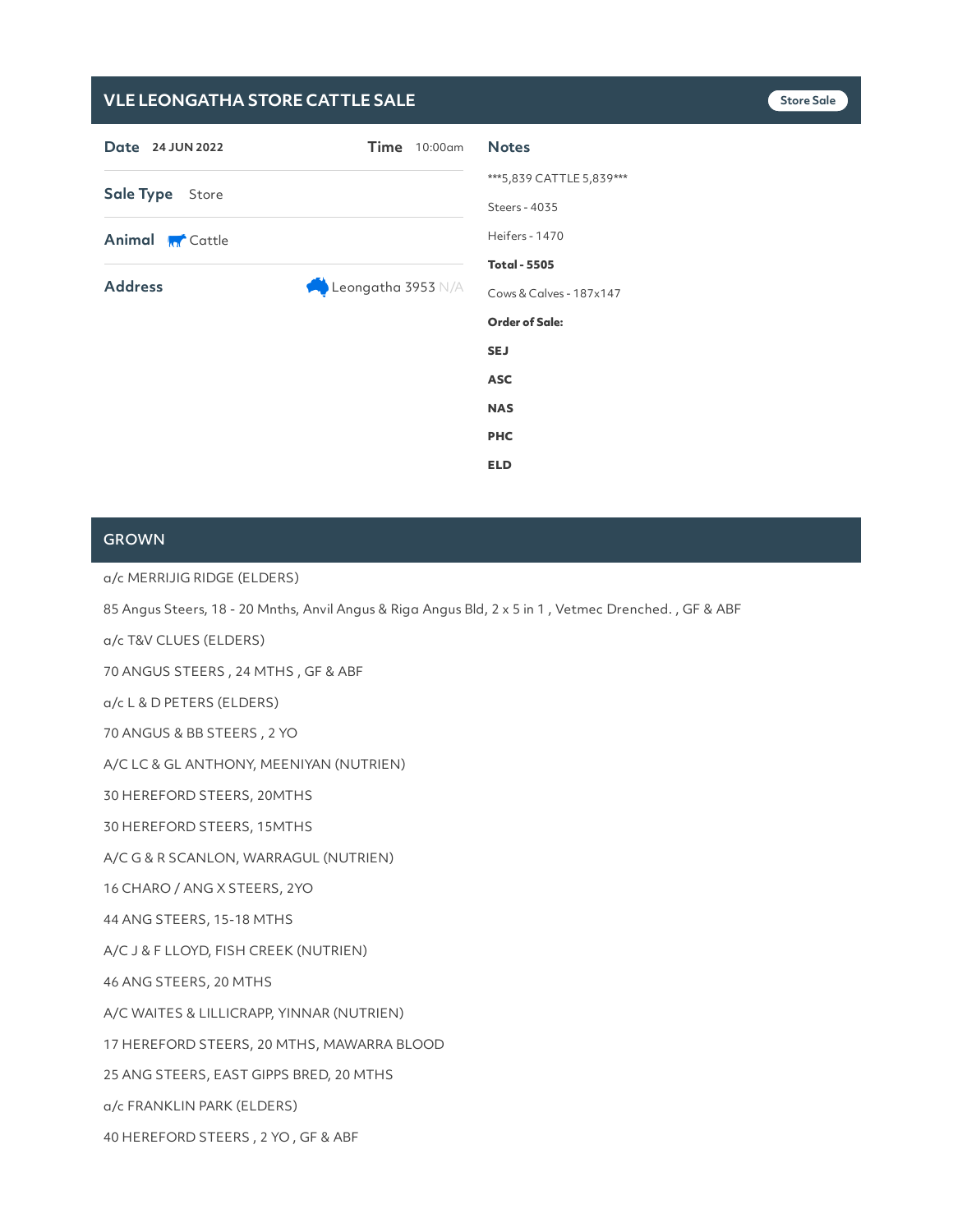a/c A&M BOLTON (ELDERS) 40 ANGUS STEERS , 18 MTHS , GF & ABF A/C NW PAGE, SALE (NUTRIEN) 30 ANG STEERS, 2YO 10 MG STEERS, 18MTHS a/c SANDYCAPE P/L (ELDERS) 30 ANGUS & RED ANGUS & BB STEERS , 2 YO ,GF & ABF A/C VON PACE PASTORAL P/L, GIFFARD (NUTRIEN) 30 ANG STEERS, 20-24 MTHS A/C T & S MISSEN, DENISON (NUTRIEN) 30 ANG STEERS, 22 MTHS a/c M Kirwan , Welshpool (PHC) 30 Angus Steers , 20 months, Yea District Bred A/C MELALEUCA PASTORAL TRUST, RUBY (NUTRIEN) a/c COORABIN FARM (ELDERS) 30 ANG STEERS, 18 MTHS , NEVER EVER ACCRED ,LEAWOOD BLOOD A/C B & I GALE, WARATAH BAY (NUTRIEN) 16 RED ANG STEERS, 16 MTHS , GF & ABF 12 HEREFORD STEERS, 16 MTHS , GF & ABF 21 ANGUS STEERS , 17 MTHS , EAST GIPPSLAND BRED ,GF & ABF a/c GIBSON FARM (ELDERS) 20 ANGUS & BB STEERS , 20 MTHS , WESTERN DISTRICT BRED ,GF & ABF A/C PEACOCK RURAL HOLDINGS P/L, HALLSTON (NUTRIEN) 20 ANG STEERS, 18 MTHS A/C STONEWARRA, KOONWARRA (NUTRIEN) 20 ANG STEERS, 18 MTHS A/C I& G LILEY, FOSTER (NUTRIEN) 20 ANGUS STEERS, 18 MTHS , GF & ABF a/c M & M BRADY, TYERS (NUTRIEN) 20 ANG STEERS, 14-15 MTHS PINORA BLOOD a/c J McGRATH (ELDERS) 16 ANGUS STEERS , 2 - 2 ½ YO ,GF & ABF a/c R & F Argento , Toora, (PHC) 16 Angus & BB Steers, 20-22 months, East Gippsland Bred a/c R&W NEOCLEOUS (ELDERS) 16 RED ANGUS STEERS , 20 MTHS , WESTERN DISTRICT BRED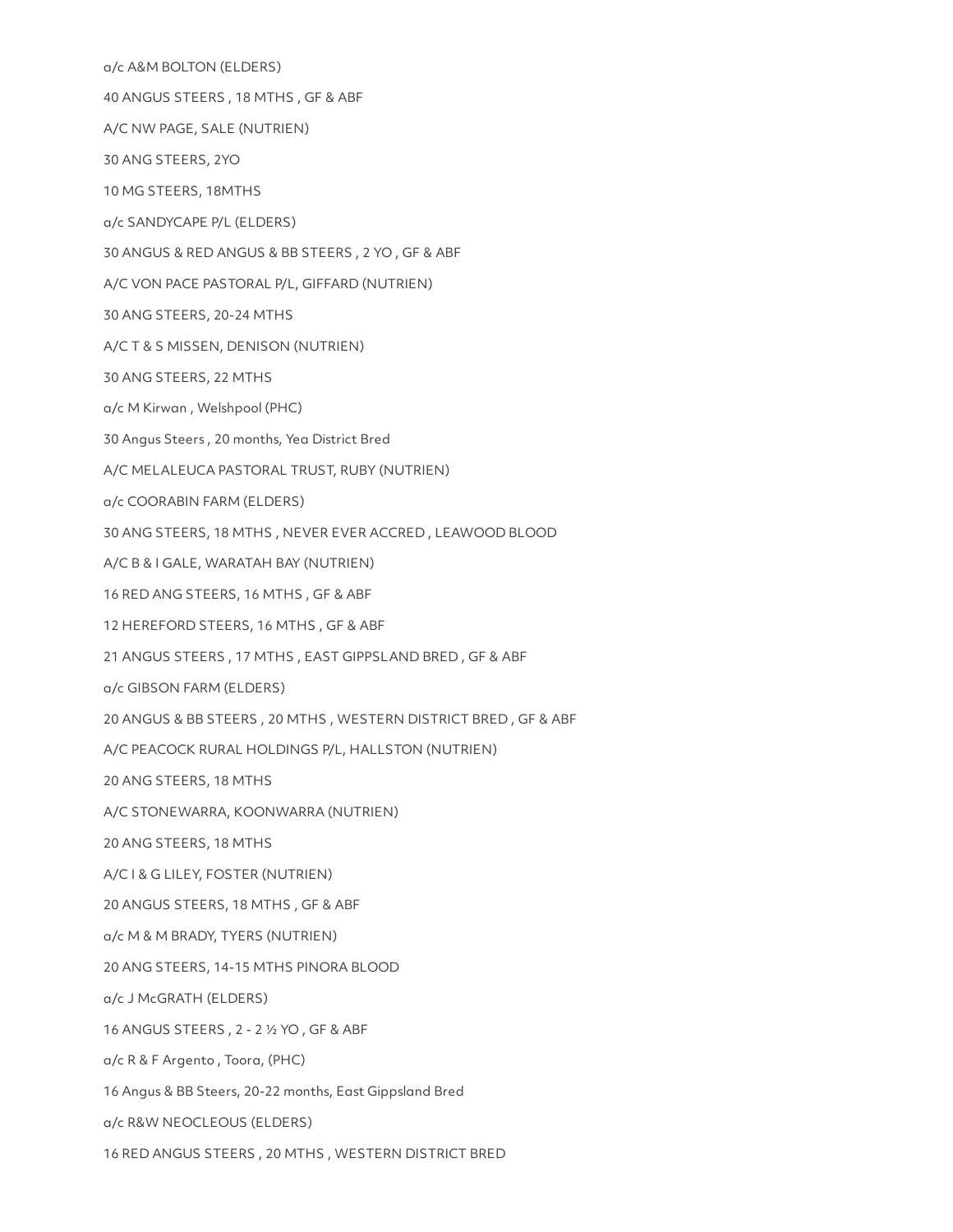A/C PW & JL SCOTT, KONGWAK (NUTRIEN) 15 ANG STEERS, 2YO A/C K BEDGGOOD, SALE (NUTRIEN) 6 HEREFORD STEERS , 22 MTHS , GF& ABF 10 ANGUS STEERS , 22 MTHS , GF & ABF A/c Kiama Farm (ELDERS) 15 Hereford Steers, 2 YO, East Gippsland Bred, GF & ABF a/c J Tuffin, Toora (SEJ)

15 Angus /Hereford X Steers , 14-16 mths

a/c M COLLYER (ELDERS)

14 ANGUS STEERS , 15 MTHS , GF & ABF

a/c N Blunden, Foster (SEJ)

12 Hereford Steers , 18-20 mths

A/c – P & B Novotny, Toora (SEJ)

12 Angus steers, 18mths.

A/C R KRIEGER, TRARALGON (NUTRIEN)

12 ANG STEERS,15 MTHS

A/C T BALFOUR, SALE (NUTRIEN)

10 ANG STEERS, 18 MTHS

A/c - M.S & N.J Bracecamp, Mardan (SEJ)

10 Angus steers , 16mths , Drenched 29/04 with Cydectin Platinum, 3X 7in1, Pinora blood, Never Ever Accredited, VB, GF and AB free

a/c D&T OLDEN (ELDERS)

8 HEREFORD STEERS , 18 MTHS , GF & ABF

A/C B CAMPION, MAFFRA (NUTRIEN)

6 ANG STEERS, 16 MTHS

A/C NORTHSIDE PASTORAL, INVERLOCH (NUTRIEN)

14 ANG STEERS , 18 MTHS

14 LIMO X STEERS ,18 MTHS

18 ANG HFRS, 18 MTHS,

A/C WALLENBEEN, LEONGATHA (NUTRIEN)

40 ANGUS MIXED SEXES , 16-18 MTHS

a/c J McGRATH (ELDERS)

12 ANGUS HEIFERS , 16 MTHS , GF & ABF

#### **WEANERS**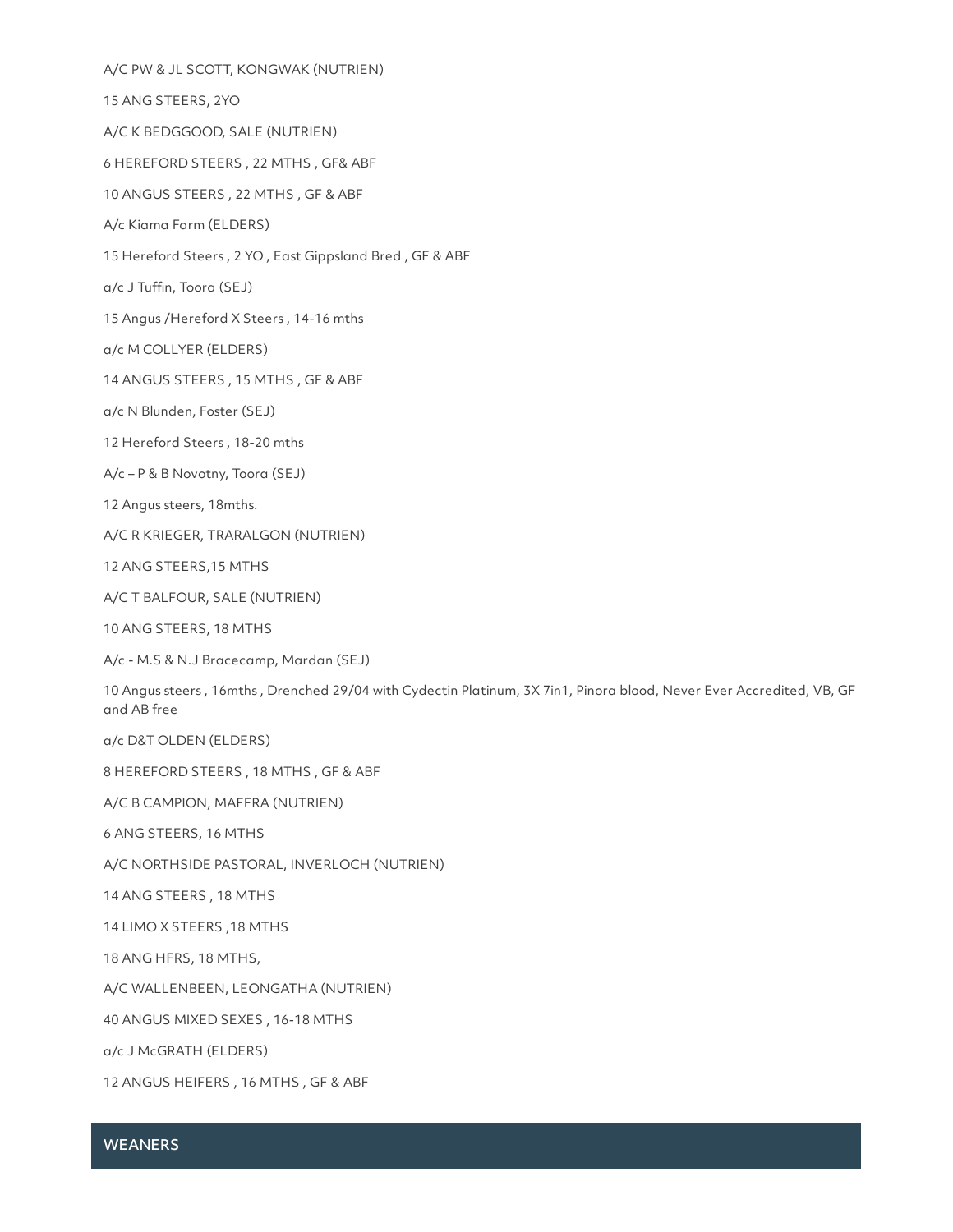a/c Medowra Angus (ELDERS)

240 Angus mixed sex weaners , 10 - 12 mths , by Lawson bulls

a/c Belgrano P/L (ELDERS)

150 Angus weaners , 9-10 mths , Banquet & Fernliegh blood , Weaned 4 weeks

a/c AJAY NOMINEES (ELDERS)

100 HEREFORD & ANGUS HEREFORD X MIX SEX WEANERS , 8-12 MTHS , GF & ABF

A/C SJC FARMS, THORPDALE (NUTRIEN)

90 ANGUS MIXED SEX, 10-12 MTHS, WEANED, LEAWOOD BLOOD

a/c S Sandbach , Welshpool (PHC)

85 Angus mixed sex weaners , by Pathfinder & Banquet bulls

a/c B & N Coulthard, Calrossie (SEJ)

80 Angus Mix Sex Weaners , Innesdale & Harris Farm Blood

a/c B WHELAN, GLENGARRY (NUTRIEN)

80 POLLED HEREFORD MIX SEX WEANERS, 8-9 MTHS

a/c Groves Estate (ELDERS)

75 Angus weaners , Sept-October drop , Banquet blood , Weaned 6 weeks

a/c SL & LM Harrison , Giffard West (PHC)

64 Angus & Angus cross mixed sex weaners, 9 to 10 months, Anvil blood, weaned

### WEANERS (CONT'D)

A/C A CONISBEE & CO, GLENGARRY (NUTRIEN) 60 ANG STEERS, 12-14 MTHS A/C G & B MORRISON, GLENGARRY (NUTRIEN) 60 ANG STEERS, 10 MTHS A/C HAMMOND PASTORAL, BOMBALA (NUTRIEN) 36 ANG STEERS, 12-14 MTHS 15 ANG HFRS, 12-14 MTHS a/c KOORAGULLA ANGUS ( ELDERS) 50 ANGUS STEER WEANERS , EX BOWMAN & GLENAVON COWS , BY BOOROOMOOKA BULLS A/C LATROBE PARK ANGUS, MORWELL (NUTRIEN) 50 ANG STEERS, 10 MTHS A/C HAZELVIEW, TARWIN (NUTRIEN) 50 ANGUS & BB MIXED SEX , 10 MTHS A/C C ZISSIS, MARDAN (NUTRIEN) 50 ANGUS MIX SEX CALVES, 8-10 MTHS A/C WALLENBEEN, LEONGATHA (NUTRIEN)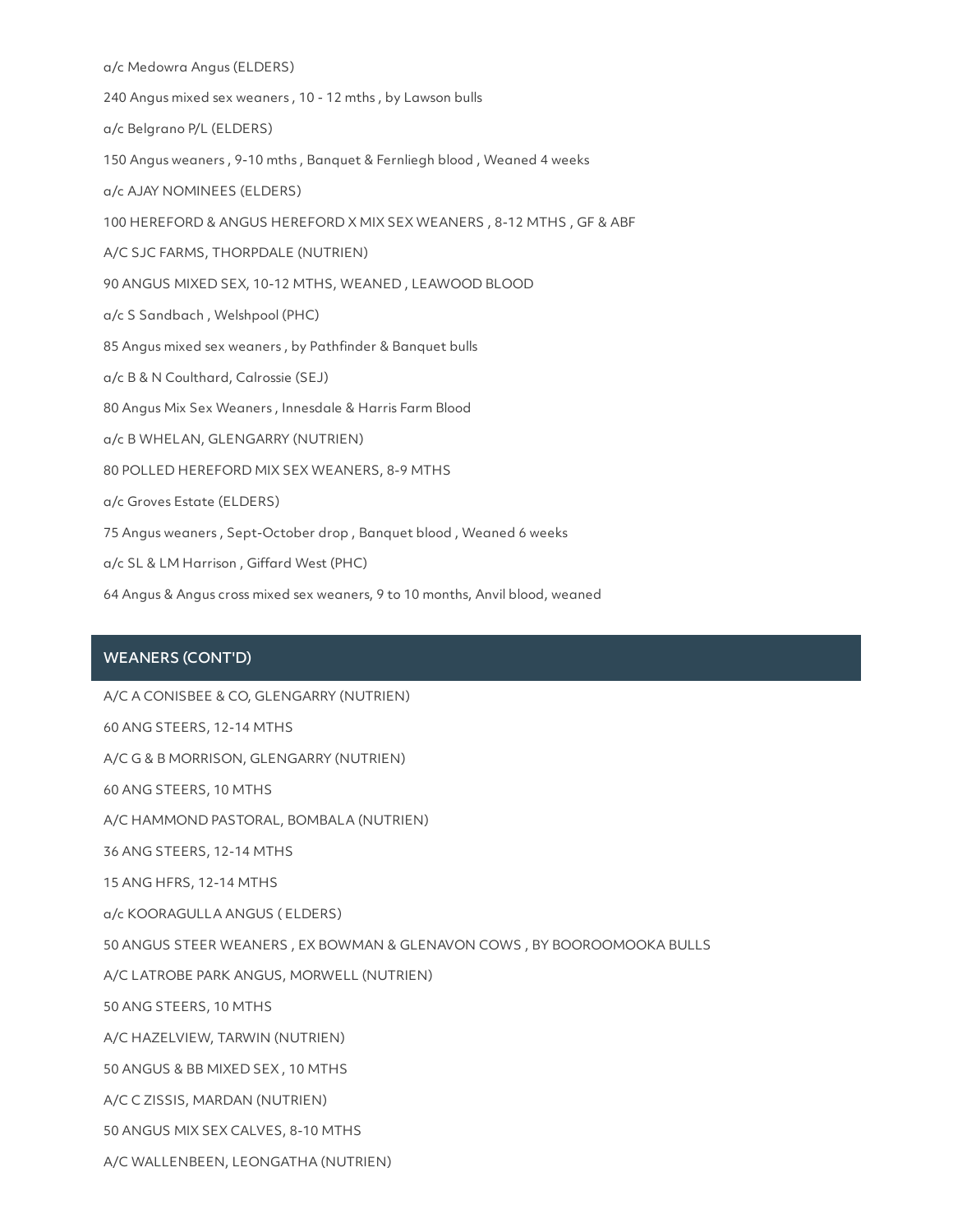40 ANGUS MIXED SEXES , 10-12 MTHS A/C DW & ML TAYLOR, MIRBOO NTH (NUTRIEN) 40 ANGUS MIXED SEX , 10 MTHS A/C LATROBE PARK ANGUS, MORWELL (NUTRIEN) 40 ANGUS HFRS, 14 MTHS A/C A & J DONALDSON, SOMERS (NUTRIEN) 38 MG MIXED SEX , 14-15 MTHS A/C M BERRY, WONTHAGGI (NUTRIEN) 30 ANG STEERS, 12 MTHS , BY TE MANIA STUD BULLS , NE ACCRED A/C T DERHAM, MORWELL (NUTRIEN) 30 ANG STEERS, 9-10 MTHS A/C D JEFFREY, DRIFFIELD (NUTRIEN) 30 HEREFORD & BB MIX SEXES , 8-9 MTHS A/C M CUMMINS & A, G &H LITTLE (NUTRIEN) 30 ANGUS MIXED SEXES , 10 MTHS A/C B CHEWE, ERICA (NUTRIEN) 30 ANGUS MIXED SEX , 8-10 MTHS A/C R HAMMOND, NEWMERELLA (NUTRIEN) 26 ANG STEERS, 12-14 MTHS a/c J&S KELLY (ALEX SCOTT) 25 ANGUS STEER WEANERS , YARD WEANED ,2 X 5IN1 a/c Bills Creek, Bairnsdale (PHC) 23 Angus & Ang/Charolais-x mixed sex weaners a/c JT & PJ FLEMING, "MERTONVAL" WILLUNG (NUTRIEN) 22 ANG STEERS, 12 MTHS, INNESDALE BLOOD, WEANED a/c J & L FIDDELEARS, LEONGATHA (NUTRIEN) 20 ANG MIX SEX WEANERS , BY BATTERSBY BULLS A/C N AMORUSO, YINNAR (NUTRIEN) 20 LIMO X MIX SEX ,14 MTHS A/C AT & TJ DERHAM, FLYNN (NUTRIEN) 20 HEREFORD HFRS, 11-12 MTHS a/c Katelea Pastoral, Glen Alvie (PHC) 18 Angus steers , 7-8 months, Banquet Blood a/c GIBSON & WALTERS (ELDERS) 18 ANGUS & ANGUS X MIX SEX WEANERS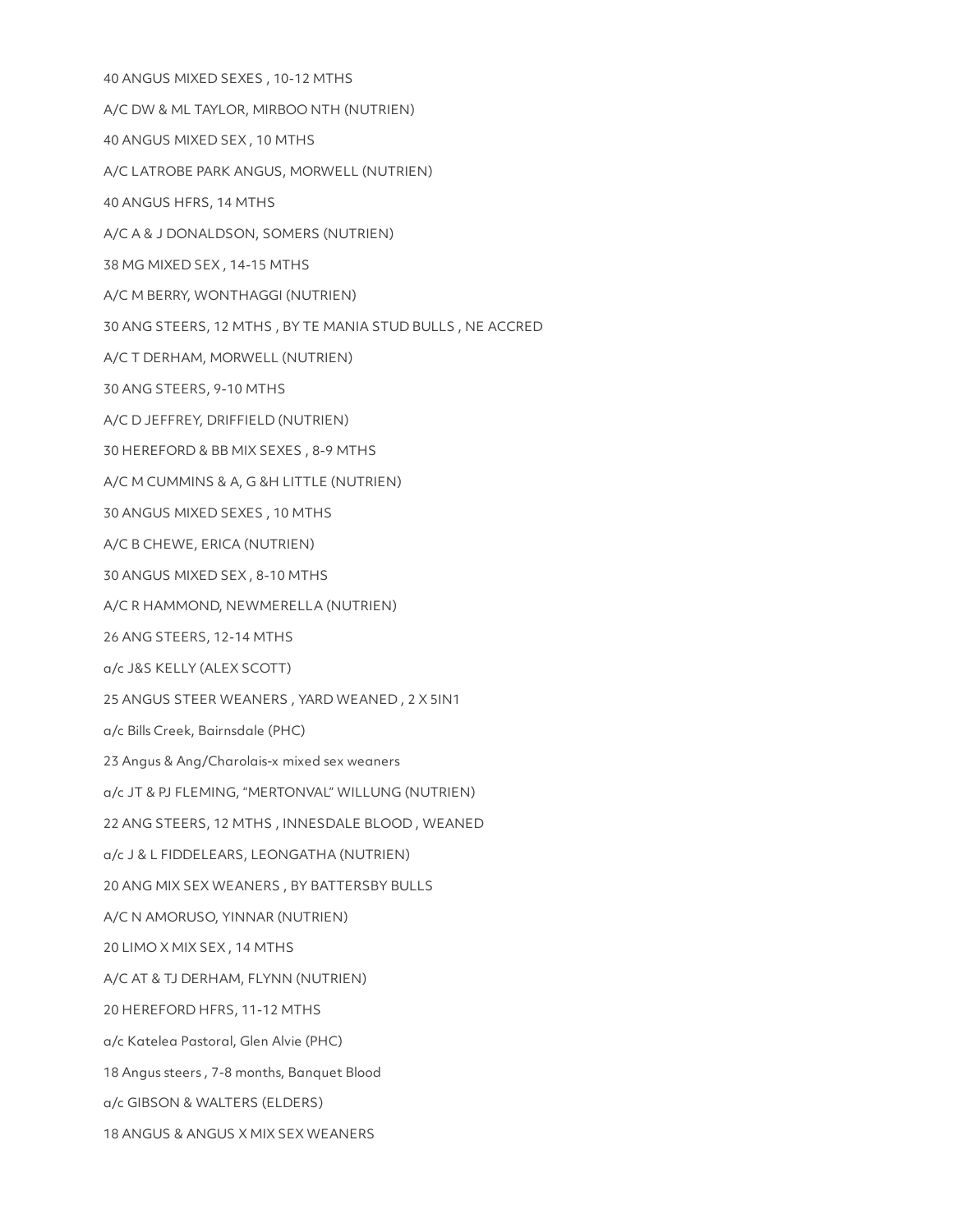A/C ROSS LAWSON, TANJIL STH (NUTRIEN) 18 ANG &BB HFRS, 8 MTHS , YARD WEANED, NE ACCRED ,GF & AF A/C L BASTIN, MOONDARRA (NUTRIEN) 15 ANG MIXED SEX, 9-10 MTHS A/C LAWSON McCULLOCH, TANJIL STH (NUTRIEN) 15 ANG & BB HFRS, 8 MTHS , YARD WEANED, NE ACCRED ,GF & AF A/C R & K FLEMING, WILLUNG (NUTRIEN) 15 LIMO MIXED SEX, 10 MTHS A/C D McKEOWN, MEENIYAN (NUTRIEN) 13 ANGUS MIXED SEX , 10 MTHS , GF & ABF A/C G THOMAS, TRARALGON (NUTRIEN) 10 HEREFORD STEERS, 10 MTHS a/c Clark Cattle Co , Mirboo Nth (ALEX SCOTT) 10 Angus hfrs , 12 mths , weaned , drenched and multimined , by stud Fernleigh bulls

# XBRED & DAIRY

a/c Jenoladale P/L, Hedley (SEJ)

30 Angus/ Friesian X Steers , 20 mths

a/c B&P KERSTON (ELDERS)

24 AA/FF & HH/FF & CHAR/FF X STEERS , 2 YO , BUCKET REARED

A/c NJT Pastoral , Foster (ALEX SCOTT)

20 Angus / Friesian x Steers , 20 mths

A/C NW PAGE, SALE (NUTRIEN)

10 ANG/FRIES X STEERS, 2YO

A/C D & E JENKIN, BOOROOL (NUTRIEN)

6 AA X STEERS, 2YO

A/c Shea Eden (ELDERS)

20 speckle park x calves, 6 mths , Bucked reared weaned & quiet

A/C P & M LAMERS, LEONGATHA STH (NUTRIEN)

18 HFD/FF X STEERS, 10 MTHS BUCKET REARED

A/C BEHMER PASTORAL P/L, POUND CREEK (NUTRIEN)

30 FRIES STEERS, RISING 2YO

a/c L Rowley, Carrajung (SEJ)

25 Friesian Steers , 10 months, Bucket Reared

### COWS & CALVES / JOINED FEMALES / BULLS